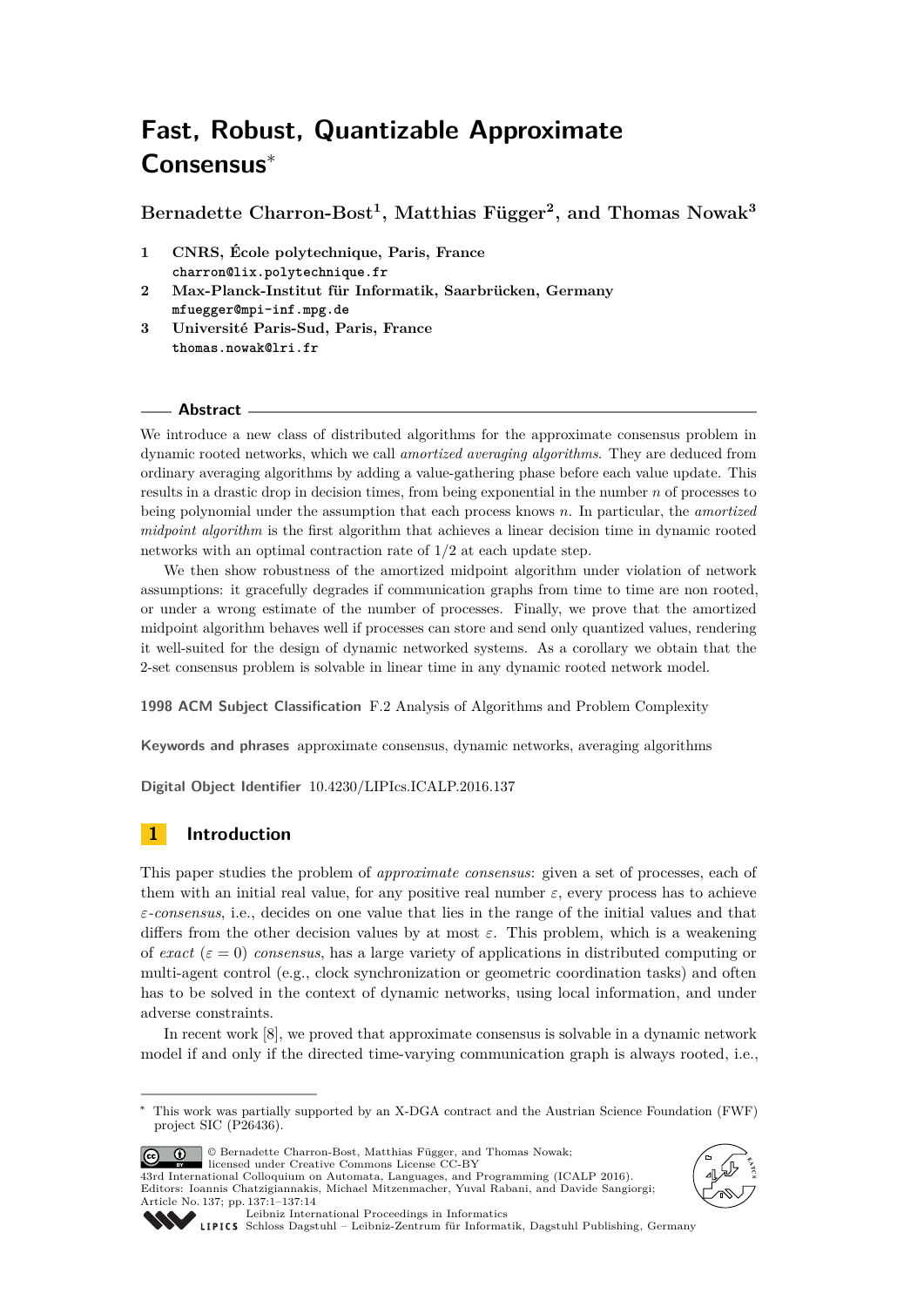## **137:2 Fast, Robust, Quantizable Approximate Consensus**

contains a rooted spanning tree. The spanning tree can change completely from time to time. Hence no stability condition is required to solve approximate consensus.

In fact, we showed that when addressing the solvability issue of approximate consensus, it suffices to consider the class of *averaging algorithms* where each process maintains a single scalar state variable and repeatedly updates to a weighted average of the values it has just received. Indeed, the problem is solvable if and only if it can be solved by an averaging algorithm.

We proved that, if there is a positive lower bound  $\rho$  on the weights used in averaging steps, then the averaging algorithm achieves  $\varepsilon$ -agreement in  $O(n\rho^{-n}\log\frac{1}{\varepsilon})$  rounds where *n* is the number of processes. Moreover, we showed that the classical averaging algorithm, called the *equal-neighbor* algorithm, exhibits an exponentially large decision time in the case of the *Butterfly network model*.

**Contribution.** In this work we present a new approximate consensus algorithm that we show to be *fast*, being the first algorithm in highly dynamic networks with linear time complexity in the number of processes, *robust* to violation of network assumptions, and allowing for *quantization* of its variables – leading to a space efficient algorithm.

We list the main contributions in detail in the following:

(i) We consider the property of  $\rho$ -safety for averaging algorithms originally introduced by Chazelle [\[12\]](#page-12-1), which is a generalization of the lower bound condition on positive weights. This property focuses on the set of transmitted *values* and not on the linear *functions* (stochastic matrices) applied in the averaging steps, as done classically. It thus captures the essential properties needed for contracting the range of current values in the system. Using a graph-theoretic reduction that already played a key role in [\[8\]](#page-12-0), we first give simple proofs of correctness and of upper bounds on the contraction rate of *%*-safe averaging algorithms.

More importantly, this approach allows us to propose a new averaging algorithm for approximate consensus in dynamic rooted networks, that we call the *midpoint algorithm*, with an optimal contraction rate of 1*/*2.

**(ii)** We introduce the notion of *amortization* of averaging algorithms, which consists in inserting a value-gathering phase before each averaging step. This additional phase transforms  $\varrho$ -safe averaging algorithms into "turbo versions" of themselves in that decision times pass from being exponential [\[8\]](#page-12-0) to being polynomial in the number *n* of processes.

Amortization assumes that each process knows the size *n* of the network. Furthermore, processes ought to be able to accumulate and to relay values from the past, as opposed to averaging algorithms that are memoryless in the sense that processes deal only with fresh values. More precisely, we show that the amortized version of a  $\rho$ -safe averaging algorithm solves approximate consensus with polynomial decision times in any dynamic rooted network, and *a priori* under the conditions that each process knows the size of the network, and can store and transmit in every message up to  $n(n-1)$  scalar values. Then we combine the two above ideas in the design of the *amortized midpoint algorithm*, which achieves  $\varepsilon$ -agreement in  $O(n \log \frac{1}{\varepsilon})$  rounds. Apart its linear decision times, the positive features of this amortized averaging algorithm are that it works in anonymous networks (without process identifier) and that processes are required to store and to transmit in each message only *two* scalar values, whatever the size of the network is.

**(iii)** The correctness proof of amortized averaging algorithms relies on two fundamental hypotheses: common knowledge of the number *n* of processes and rootedness of all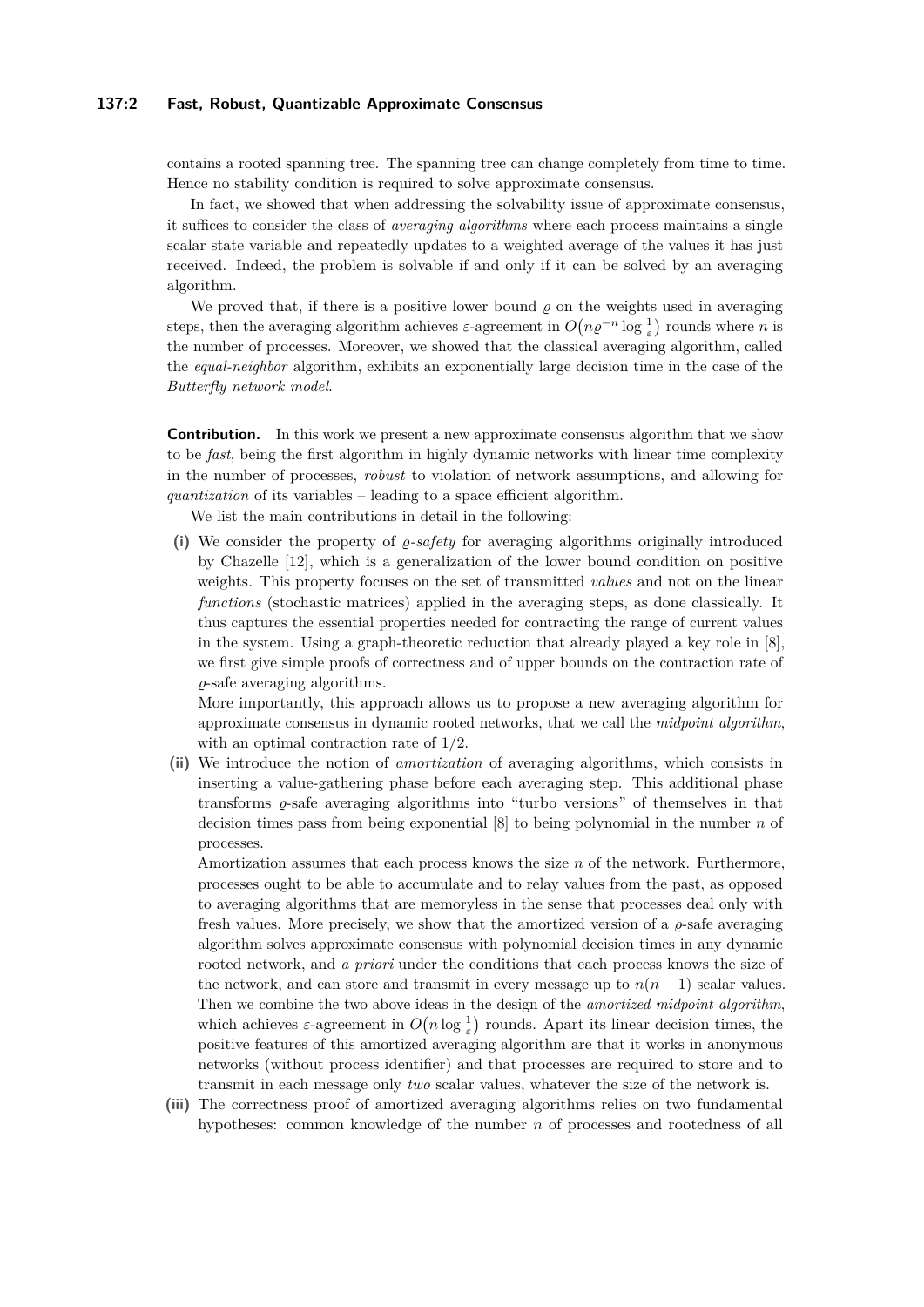occurring communication graphs. However we show that, even with an erroneous estimate on *n* or when communication graphs sometimes fail to be rooted, the amortized version of a  $\rho$ -safe averaging algorithm still solves approximate consensus, albeit with larger decision time. This graceful degradation property demonstrates that the robustness of a *%*-safe averaging algorithm carries over to some extent to its amortized versions.

**(iv)** Finally we show that if processes can only use variables with finite precision, then the amortized midpoint algorithm achieves *ε*-consensus in linear time whenever possible, i.e., when  $\varepsilon$  is larger than the variables' precision. The decision time with quantization does not degrade and remains in the same order as without quantization. The robustness to rounding errors seems to be specific to the amortized midpoint algorithm as our proof does not work for general amortized  $\rho$ -safe averaging algorithms.

As a corollary, we get that the 2*-set consensus problem* – another weakening of exact consensus where disagreement is limited to at most two different decision values – is solvable in linear time in all dynamic rooted network models.

While the practical implications of a versatile approximate consensus algorithm which is both fast and robust are clearly appealing for the design of man-made dynamic networked systems, our results go even beyond that and are interesting also from a different, more analytic, perspective.

Many natural phenomena, like bird flocking [\[11\]](#page-12-2), synchronization of coupled oscillators [\[27,](#page-13-1) [20\]](#page-12-3), opinion dynamics [\[16\]](#page-12-4), or firefly synchronization [\[19\]](#page-12-5), can be modeled with agents that execute averaging algorithms. However, there is a large mismatch between the fast agreement times observed in nature and the theoretical worst-case times, which may be exponential [\[11\]](#page-12-2). In this sense, our results provide a step towards closing this gap, suggesting that the agents in these natural systems in fact operate on a different, slower, time scale than their environments, and that this inertia actually contributes positively to faster consensus.

**Related work.** The time complexity of approximate consensus has been extensively studied in the past. Several papers  $(e.g., [20, 6, 1, 5, 2])$  $(e.g., [20, 6, 1, 5, 2])$  $(e.g., [20, 6, 1, 5, 2])$  $(e.g., [20, 6, 1, 5, 2])$  $(e.g., [20, 6, 1, 5, 2])$  $(e.g., [20, 6, 1, 5, 2])$  $(e.g., [20, 6, 1, 5, 2])$  $(e.g., [20, 6, 1, 5, 2])$  $(e.g., [20, 6, 1, 5, 2])$  $(e.g., [20, 6, 1, 5, 2])$  $(e.g., [20, 6, 1, 5, 2])$  handle the case of time-varying communication graphs and consider averaging algorithms with decision times which are exponential in the number of processes.

The first algorithm with polynomial decision times has been proposed by Olshevsky and Tsitsiklis [\[24\]](#page-13-2), based on ideas from load balancing. They proved that their algorithm achieves *ε*-consensus in  $O(n^3 \log \frac{1}{\varepsilon})$  rounds with a time-varying *bidirectional* topology under the quite strong stability condition that graphs do not change during each 3 round slot  $3k$ ,  $3k + 1$ , 3*k* + 2. A refined analysis of this algorithm [\[22\]](#page-12-8) results in an improved quadratic bound. In the meantime, Chazelle [\[12\]](#page-12-1) proposed a remarkable averaging algorithm with cubic decision times, which works in any bidirectional connected network model.

Another approach to speed up decision times – also developed in the context of load balancing – consists in considering *second-order* algorithms where the update rule for process *p* at round  $k + 1$  involves the old value held by p at round  $k - 1$ , in addition to the values at round *k* of *p*'s neighbors; see [\[21\]](#page-12-9). Following this approach, Olshevsky [\[23\]](#page-12-10) has recently proposed a linear decision time algorithm that requires each process to know *n*, and to be able to store and to transmit in every message two scalar values, like the amortized midpoint algorithm. Unfortunately Olshevsky's algorithm works only under the assumption of a *fixed bidirectional* communication graph. Another linear approximate consensus algorithm has been proposed in [\[28\]](#page-13-3) in the case of a fixed topology, possibly non-bidirectional, but it assumes processes with strong computational power and large memory (processes ought to store all values of the past). The sum of these efforts makes the time-linearity of the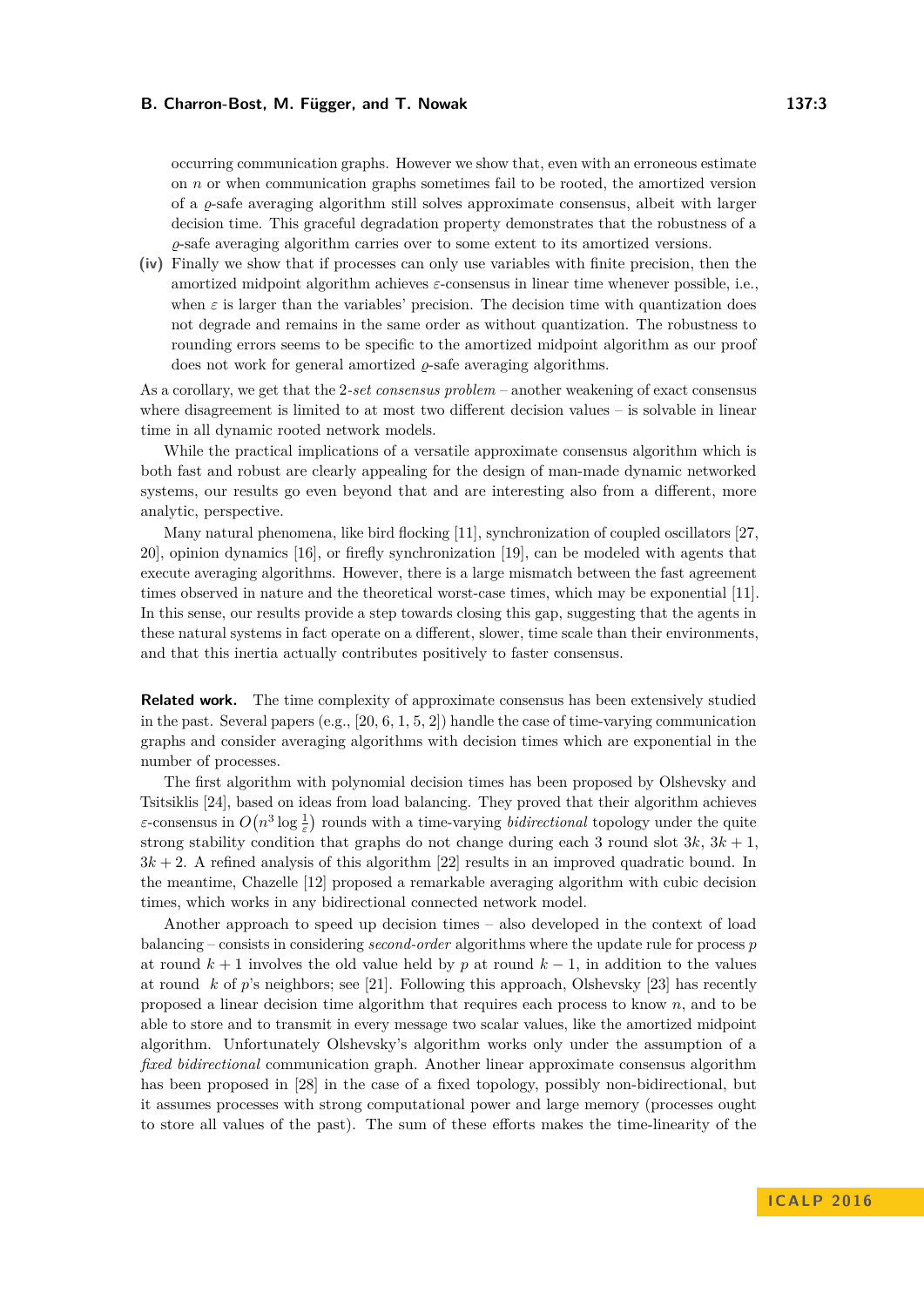## **137:4 Fast, Robust, Quantizable Approximate Consensus**

relatively simple amortized midpoint algorithm in arbitrarily dynamic directed anonymous networks all the more so striking.

As for the effects of quantization, they have been studied in a number of papers, but most of them assume a fixed topology to bound the time complexity; see [\[18,](#page-12-11) [15\]](#page-12-12). In their seminal paper [\[22\]](#page-12-8), Nedić et al. analyzed the quantized version of their quadratic averaging algorithm for a time-varying bidirectional topology and proved that decision times with quantized values are of the same order as with continuous values.

# **2 Approximate consensus and averaging algorithms**

We assume a distributed, round-based computational model in the spirit of the Heard-Of model [\[9\]](#page-12-13). A system consists in a set of processes  $[n] = \{1, \ldots, n\}$ . Computation proceeds in *rounds*: In a round, each process sends its state to its outgoing neighbors, receives values from its incoming neighbors, and finally updates its state based. The value of the updated state is determined by a deterministic algorithm, i.e., a transition function that maps the values in the incoming messages to a new state value. Rounds are communication closed in the sense that no process receives values in round *k* that are sent in a round different from *k*.

Communications that occur in a round are modeled by a directed graph  $G = ([n], E(G))$ with a self-loop at each node. The latter requirement is quite natural as a process can obviously communicate with itself instantaneously. Such a directed graph is called a *communication graph*. We denote by  $\text{In}_p(G)$  and  $\text{Out}_p(G)$  the sets of incoming and outgoing neighbors of *p*, respectively.

The *product* of two communication graphs *G* and *H*, denoted  $G \circ H$ , is the directed graph with an edge from  $(p,q)$  if there exists  $r \in [n]$  such that  $(p,r) \in E(G)$  and  $(r,q) \in$  $E(H)$ . We easily see that  $G \circ H$  is a communication graph and, because of the self-loops,  $E(G) \cup E(H) \subseteq E(G \circ H).$ 

A *communication pattern* is a sequence  $(G(k))_{k\geq 1}$  of communication graphs. For a given communication pattern,  $\text{In}_p(k)$  and  $\text{Out}_p(k)$  stand for  $\text{In}_p(G(k))$  and  $\text{Out}_p(G(k))$ , respectively.

Each process p has a *local state*  $s_p$  the value of which at the end of round  $k \geq 1$  is denoted by  $s_p(k)$ . Process *p*'s initial state, i.e., its state at the beginning of round 1, is denoted by  $s_p(0)$ . Let the *global state* at the end of round *k* be the collection  $s(k) = (s_p(k))_{p \in [n]}$ . The *execution* of an algorithm from global initial state  $s(0)$ , with communication pattern  $(G(k))_{k\geq 1}$  is the unique sequence  $(s(k))_{k\geqslant0}$  of global states defined as follows: for each round  $k\geqslant1$ , process *p* sends  $s_p(k-1)$  to all the processes in  $Out_p(k)$ , receives  $s_q(k-1)$  from each process *q* in  $In_p(k)$ , and computes  $s_p(k)$  from the incoming messages, according to the algorithm's transition function.

When the structure of states allows each process to record and to relay information it has received during any period of *K* rounds for some positive integer *K*, we may be led to modify time-scale and to consider blocks of *K* consecutive rounds, called *macro-rounds*: macro-round  $\ell$  is the sequence of rounds  $(\ell-1)K + 1, \ldots, \ell K$  and the corresponding information flow graph, called *communication graph at macro-round*  $\ell$ , is the product of the communication graphs  $G((\ell - 1)K + 1) \circ \ldots \circ G(\ell K)$ .

# **2.1 Approximate consensus**

A crucial problem in distributed systems is to achieve agreement among local process states from arbitrary initial local states. It is a well-known fact that this goal is not easily achievable in the context of dynamic network changes [\[26,](#page-13-4) [8\]](#page-12-0), and restrictions on communication patterns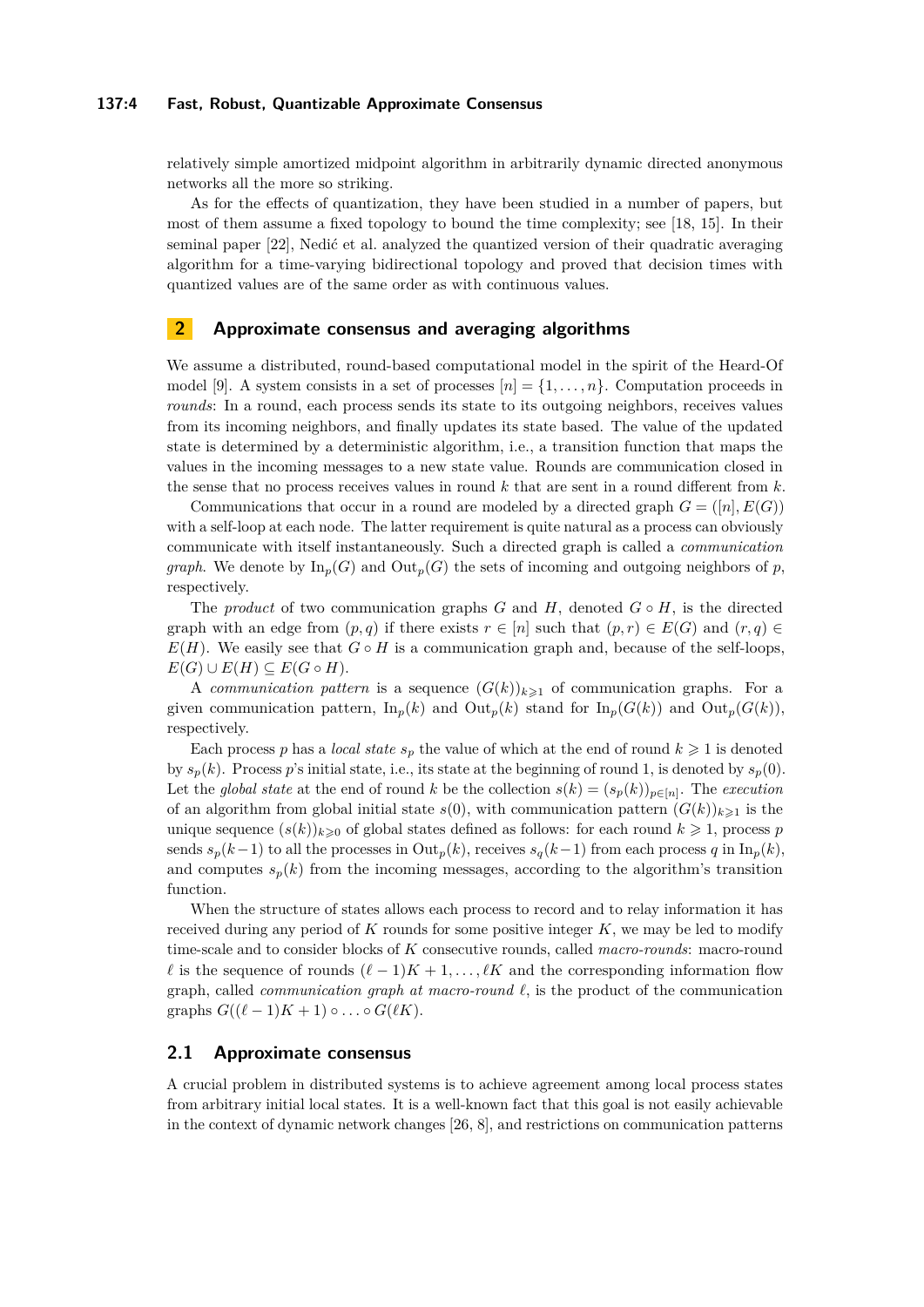are required for that. We define a *network model* as a non-empty set  $N$  of communication graphs, those that may occur in communication patterns.

We now consider the above round-based algorithms in which the local state of process *p* contains two variables  $x_p$  and dec<sub>*p*</sub>. Initially the range of  $x_p$  is [0, 1] and dec<sub>*p*</sub> = ⊥ (which informally means that *p* has not decided yet).<sup>[1](#page-4-0)</sup> Process *p* is allowed to set dec<sub>*p*</sub> to the current value of  $x_p$ , and so to a value *v* different from  $\perp$ , only once; in that case we say that *p decides v*.

For any  $\varepsilon \geq 0$ , an algorithm *achieves*  $\varepsilon$ -*agreement with communication pattern*  $(G(k))_{k\geq 1}$ if each execution from a global initial state as specified above and with the communication pattern  $(G(k))_{k\geq 1}$  fulfills the following three conditions:

*ε-Agreement.* The decision values of any two processes are within *ε*.

*Validity.* All decided values are in the range of the initial values of processes.

*Termination.* All processes eventually decide.

An algorithm *solves approximate consensus* in a network model N if for any  $\varepsilon > 0$ , it achieves *ε*-agreement with each communication pattern formed with graphs all in N*.* It *solves exact consensus* in  $N$  if f it achieves 0-agreement with each communication pattern with graphs in N*.*

In a previous paper [\[8\]](#page-12-0), we proved the following characterization of network models in which approximate consensus is solvable:

 $\triangleright$  **Theorem 1** ([\[8\]](#page-12-0)). The approximate consensus problem is solvable in a network model N *if and only if each graph in* N *has a rooted spanning tree.*

# **2.2 Averaging algorithms**

We focus on *averaging algorithms* in which at each round  $k$ , every process  $p$  updates  $x_p$ to some weighted average of the values it has just received: formally, if  $m_p(k-1)$  is the minimum of the values  $\{x_q(k-1) | q \in \text{In}_p(k)\}\)$  received by *p* in round *k* and  $M_p(k-1)$  is its maximum, then

$$
m_p(k-1) \leqslant x_p(k) \leqslant M_p(k-1).
$$

In other words, at each round *k*, every process adopts a new value within the interval formed by the values of its incoming neighbors in the communication graph  $G(k)$ .

Since we strive for distributed implementations of averaging algorithms, weights in the average update rule of process *p* are required to be locally computable by *p*. They may depend only on the set of values received by *p* at round *k*, as is the case, for instance, with the update rule of the *mean-value algorithm*:

$$
x_p(k) = \frac{1}{|V_p(k)|} \sum_{v \in V_p(k)} v
$$
\n(1)

where  $V_p(k) = \{x_q(k-1) | q \in \text{In}_p(k)\}\.$  In contrast, even in anonymous networks, weights in the update rule for *p* may depend on the *multiset* of values received by *p* at round *k* counted with their multiplicities: as an example, *p*'s update rule in the *equal-neighbor algorithm* is given by:

$$
x_p(k) = \frac{1}{|\ln_p(k)|} \sum_{q \in \text{In}_p(k)} x_q(k-1).
$$
 (2)

<span id="page-4-0"></span><sup>&</sup>lt;sup>1</sup> In the case of *binary consensus*,  $x_p$  is restricted to be initially from  $\{0, 1\}$ .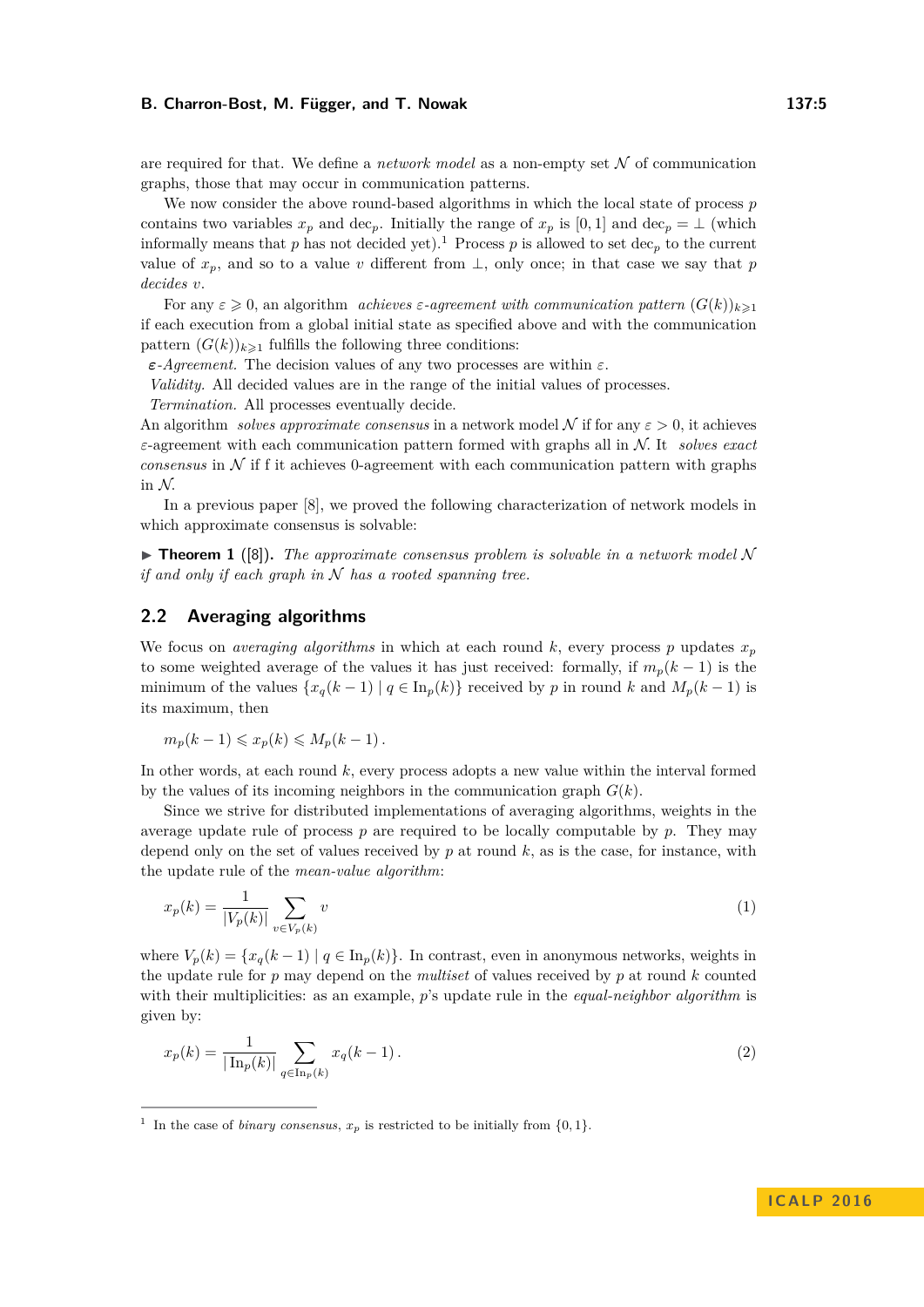## **137:6 Fast, Robust, Quantizable Approximate Consensus**

Observe that the decision rule is not specified in the above definition of averaging algorithms: the decision time immediately follows from the number of rounds that is proven to be sufficient to reach *ε*-agreement.

Let  $\varrho \in ]0, 1/2]$ ; an averaging algorithm is  $\varrho$ -safe in N if at any round k of each of its executions with communication patterns in  $N$ , each process adopts a new value within the interval formed by its neighbors in  $G(k)$  not too close to the boundary:

$$
\varrho M_p(k-1) + (1-\varrho)m_p(k-1) \leq x_p(k) \leq (1-\varrho)M_p(k-1) + \varrho m_p(k-1).
$$

Clearly if an averaging algorithm is  $\varrho$ -safe, then it is  $\varrho'$ -safe for any  $\varrho' \leq \varrho$ . We also easily check the following property of the equal-neighbor and mean-value algorithms.

<span id="page-5-0"></span>I **Proposition 2.** *In any network model with n processes, the equal-neighbor algorithm and the mean-value algorithm are both* (1*/n*)*-safe.*

Finally, an averaging algorithm is  $\alpha$ -*contracting in* N if at each round k of any of its executions with communication patterns in  $N$ , we have

$$
\delta(x(k)) \leq \alpha \delta(x(k-1))
$$

where  $\delta$  is the seminorm on  $\mathbb{R}^n$  defined by  $\delta(x) = \max_p(x_p) - \min_p(x_p)$ .

I **Proposition 3.** *In any network model, every α-contracting averaging algorithm with*  $\alpha \in [0,1[$  *solves approximate consensus and achieves*  $\varepsilon$ -agreement in  $\left\lceil \log_{\frac{1}{\alpha}}\left(\frac{1}{\varepsilon}\right)\right\rceil$  *rounds.* 

## **3 Averaging algorithms, nonsplitness, and contraction rates**

In a previous paper [\[8\]](#page-12-0), we proved solvability of approximate consensus in rooted network models by a reduction to *nonsplit* network models: a directed graph is *nonsplit* if any two nodes have a common incoming neighbor. The crucial point of nonsplitness lies in the following result:

<span id="page-5-1"></span>**► Theorem 4.** In a nonsplit network model, a  $\varrho$ -safe averaging algorithm is  $(1-\varrho)$ -contracting. *Thus it solves approximate consensus and achieves*  $\varepsilon$ -agreement in  $\lceil \log_{\frac{1}{1-\varrho}}(\frac{1}{\varepsilon}) \rceil$  rounds.

Combined with Proposition [2,](#page-5-0) we obtain an elementary proof of the classical result [\[4,](#page-12-14) [7\]](#page-12-15) that approximate consensus is solvable in rooted network models, which does not make use anymore of Dobrushin's coefficients of scrambling matrices [\[14\]](#page-12-16), which can be defined as  $\delta(A) = \sup_{\delta(x)\neq 0} \delta(Ax)/\delta(x).$ 

As an immediate consequence of Theorem [4,](#page-5-1) we deduce that any  $\rho$ -safe algorithm is at best (1/2)-contracting since by definition the safety coefficient  $\rho$  cannot be larger than 1/2. Indeed, in Section [4](#page-6-0) we shall present an averaging algorithm that is (1*/*2)-safe in any nonsplit network model. But do there exist other averaging algorithms with a contraction rate less than 1*/*2? As stated in the following theorem, the answer is no in the network model of nonsplit communication graphs, except in the case of two processes for which the best contraction rate is 1*/*3.

<span id="page-5-2"></span>I **Theorem 5.** *In the network model of nonsplit communication graphs with n processes, there is no averaging algorithm that is*  $\alpha$ -contracting for any  $\alpha > 1/3$  if  $n = 2$  and for any  $\alpha > 1/2$  *if*  $n \geqslant 3$ *.* 

Both lower bounds in Theorem [5](#page-5-2) are tight. Indeed the *midpoint algorithm* that we will introduce in Section [4.3](#page-8-0) is  $(1/2)$ -safe, and so  $(1/2)$ -contracting in the network model of nonsplit communication graphs. For a two process network, we check that Algorithm [1](#page-6-1) has a contraction rate of 1*/*3.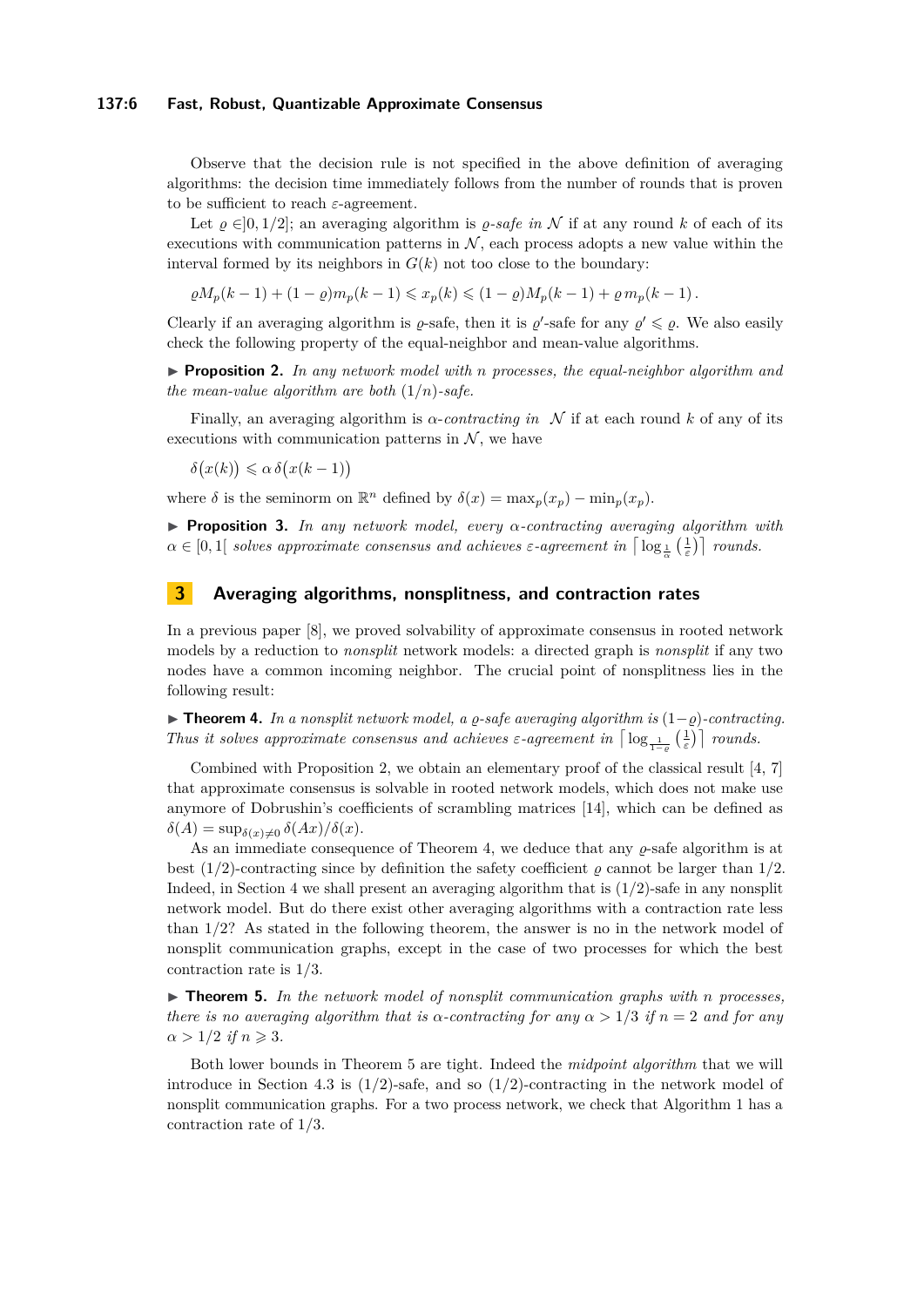<span id="page-6-1"></span>**Algorithm 1** Averaging algorithm for two processes with contraction rate 1*/*3

**Initialization:** 1:  $x_p \in [0,1]$ In round  $k \geq 1$  do: 2: send  $x_p$  to other process and receive  $x_q$  if  $(q, p) \in E(k)$ 3: **if** *x<sup>q</sup>* was received **then** 4:  $x_p \leftarrow x_p/3 + 2x_q/3$ 5: **end if**

# <span id="page-6-0"></span>**4 Speedup by amortization**

In [\[8\]](#page-12-0) we proved the following reduction from rooted to nonsplit network models to show that averaging algorithms solve approximate consensus in exponential time.

<span id="page-6-2"></span>**Proposition 6** ([\[8\]](#page-12-0)). *Every product of*  $n-1$  *rooted graphs with n nodes and self-loops at all nodes is nonsplit.*

We next show that one can in fact push this reduction to the extreme, obtaining significantly faster algorithms: Proposition [6](#page-6-2) and Theorem [4](#page-5-1) suggest to consider a new type of distributed algorithms, which we call *amortized averaging algorithms*, in which each process repeatedly first collects values during *n* − 1 rounds, and then computes a weighted average of values it has just collected. In other words, an amortized averaging algorithm is an averaging algorithm with the granularity of macro-rounds consisting in blocks of *n* − 1 consecutive rounds.

We now make this notion more precise. First let us fix some notation. Macro-round  $\ell$  is the sequence of rounds  $(\ell - 1)(n - 1) + 1, \ldots, \ell(n - 1)$ . We consider algorithms for which every variable  $x_p$  is updated only at the end of macro-rounds;  $x_p(\ell)$  will denote the value of  $x_p$  at the end of round  $\ell(n-1)$ , as no confusion can arise. Given some communication pattern  $(G(k))_{k\geq 1}$ , the communication graph at macro-round  $\ell$  is equal to:

$$
\hat{G}(\ell) = G((\ell-1)(n-1)+1) \circ \ldots \circ G(\ell(n-1)).
$$

Each process  $p$  can record the set of values it has received during macro-round  $\ell$ , namely the set  $V_p(\ell) = \{x_q(\ell-1) \mid q \in \text{In}_p(\hat{G}(\ell))\},\$  but in anonymous networks, *p* cannot determine the set of its incoming neighbors in  $\hat{G}(\ell)$ . This is in contrast to networks with unique process identifiers where each process  $p$  can determine the membership of  $\text{In}_{p}(\hat{G}(\ell))$  by piggybacking the name of the sender onto every message, and so can compute the set  $W_p(\ell) = \{ (q, x_q(\ell-1)) \mid q \in \text{In}_p(\hat{G}(\ell)) \}.$  Each process can then determine the multiset of values that it has received during a macro-round, counted with their multiplicities.

In consequence in any anonymous network, we can define the *amortized version of* an averaging algorithm  $\mathcal A$  with weights in update rules that depend only on the sets of received values: at the end of every macro-round  $\ell$ , each process  $p$  adopts a new value by applying the same update rule as in A with the macro-set  $V_p(\ell)$ . Based on the above discussion, this definition can be extended to averaging algorithms with update rules involving the sets of incoming neighbors when processes have unique identifiers. For instance, the amortized version of the mean-value algorithm is defined in any anonymous network while the amortized equal-neighbor algorithm requires to have unique process identifiers.

In both cases, the new value adopted by process  $p$  at the end of macro-round  $\ell$  lies within the interval formed by the values of its incoming neighbors in the communication graph  $\hat{G}(\ell)$ : if  $\hat{m}_p(\ell-1)$  is the minimum of the values in  $V_p(\ell)$  and  $\hat{M}_p(\ell-1)$  is the maximum, then

$$
\hat{m}_p(\ell-1) \leqslant x_p(\ell) \leqslant \hat{M}_p(\ell-1) \, .
$$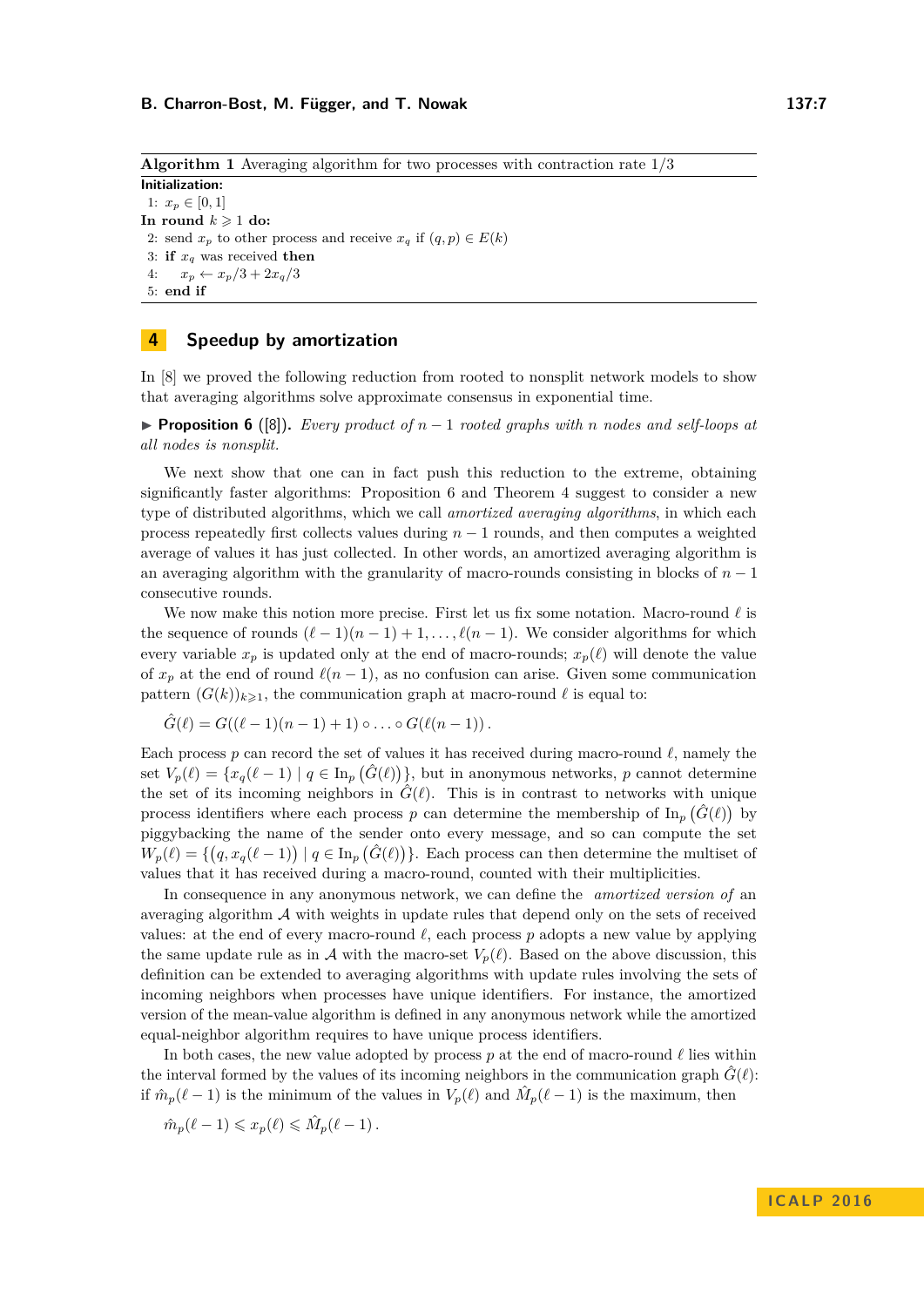<span id="page-7-1"></span>**Algorithm 2** Amortized equal-neighbor algorithm **Initialization:** 1:  $x_p \in [0, 1]$  and  $W_p \leftarrow \{(p, x_p)\}\$ In round  $k \geq 1$  do: 2: send  $W_p$  to all processes in  $\text{Out}_p(k)$  and receive  $W_q$  from all processes  $q$  in  $\text{In}_p(k)$ 3:  $W_p \leftarrow \bigcup_{q \in \text{In}_p(k)} W_q$ 4: **if**  $k \equiv 0 \mod n - 1$  **then** 5:  $x_p \leftarrow \frac{1}{|W_p|} \sum_{(q,v) \in W_p} v$ 6:  $W_p \leftarrow \{(p, x_p)\}$ 7: **end if**

If the original averaging algorithm is  $\rho$ -safe, then we have the additional guarantee that

$$
\varrho \hat{M}_p(\ell-1) + (1-\varrho)\hat{m}_p(\ell-1) \leqslant x_p(\ell) \leqslant (1-\varrho)\hat{M}_p(\ell-1) + \varrho \hat{m}_p(\ell-1).
$$

We can then combine Proposition [6](#page-6-2) and Theorem [4](#page-5-1) to derive the following central result for amortized averaging algorithms.

<span id="page-7-0"></span> $\triangleright$  **Theorem 7.** In any rooted network model, the amortized version of a  $\rho$ -safe averaging *algorithm solves approximate consensus and achieves*  $\varepsilon$ -agreement in  $(n-1) \lceil \log_{\frac{1}{1-\varrho}}(\frac{1}{\varepsilon}) \rceil$ *rounds.*

In order to fix decision times, we have assumed from the beginning that each process knows the number *n* of processes or at least a common upper bound on *n*. However, regarding the *asymptotic consensus* problem, obtained by substituting limit values for decision values in the specification of approximate consensus, this common knowledge on *n* is actually useless for averaging algorithms.

In contrast, update rules in amortized averaging algorithms require that the number of processes in the network is known to all processes. In other words, amortized averaging algorithms are defined only under the assumption of this common knowledge in the network, even for solving asymptotic consensus. In fact, we can adapt the definition of amortized averaging algorithms to the case where *n* is a fixed parameter and then, because of the self-loops, obtain that Theorem [7](#page-7-0) still holds when *n* is only an upper bound on the number of processes.

# **4.1 A quadratic-time algorithm in rooted networks with process identifiers**

In [\[8\]](#page-12-0), we proposed an approximate consensus algorithm with a quadratic decision time. The algorithm (cf. Algorithm [2\)](#page-7-1) does not work in anonymous networks as it uses process identifiers so that each process can determine whether some value that it has received several times during a macro-round is originated from the same process or not.

The update rule (line 5) rewrites as:

$$
x_p(\ell) = \frac{1}{\left| \operatorname{In}_p\left(\hat{G}(\ell)\right)\right|} \sum_{q \in \operatorname{In}_p\left(\hat{G}(\ell)\right)} x_q(\ell-1).
$$

Hence Algorithm [2](#page-7-1) is actually the amortized version of the equal-neighbor algorithm.

From Proposition [2](#page-5-0) and Theorem [7,](#page-7-0) it follows that Algorithm [2](#page-7-1) solves approximate consensus. Moreover, because of the inequality  $\log(1 - a) \leq -a$  when  $0 \leq a$  and because  $\delta(x(0)) \leq 1$ , it follows that if  $\ell \geq n \log \frac{1}{\varepsilon}$ , then  $\delta(x(\ell)) \leq \varepsilon$ . Hence Algorithm [2](#page-7-1) achieves *ε*-agreement in  $O(n^2 \log \frac{1}{\varepsilon})$  rounds.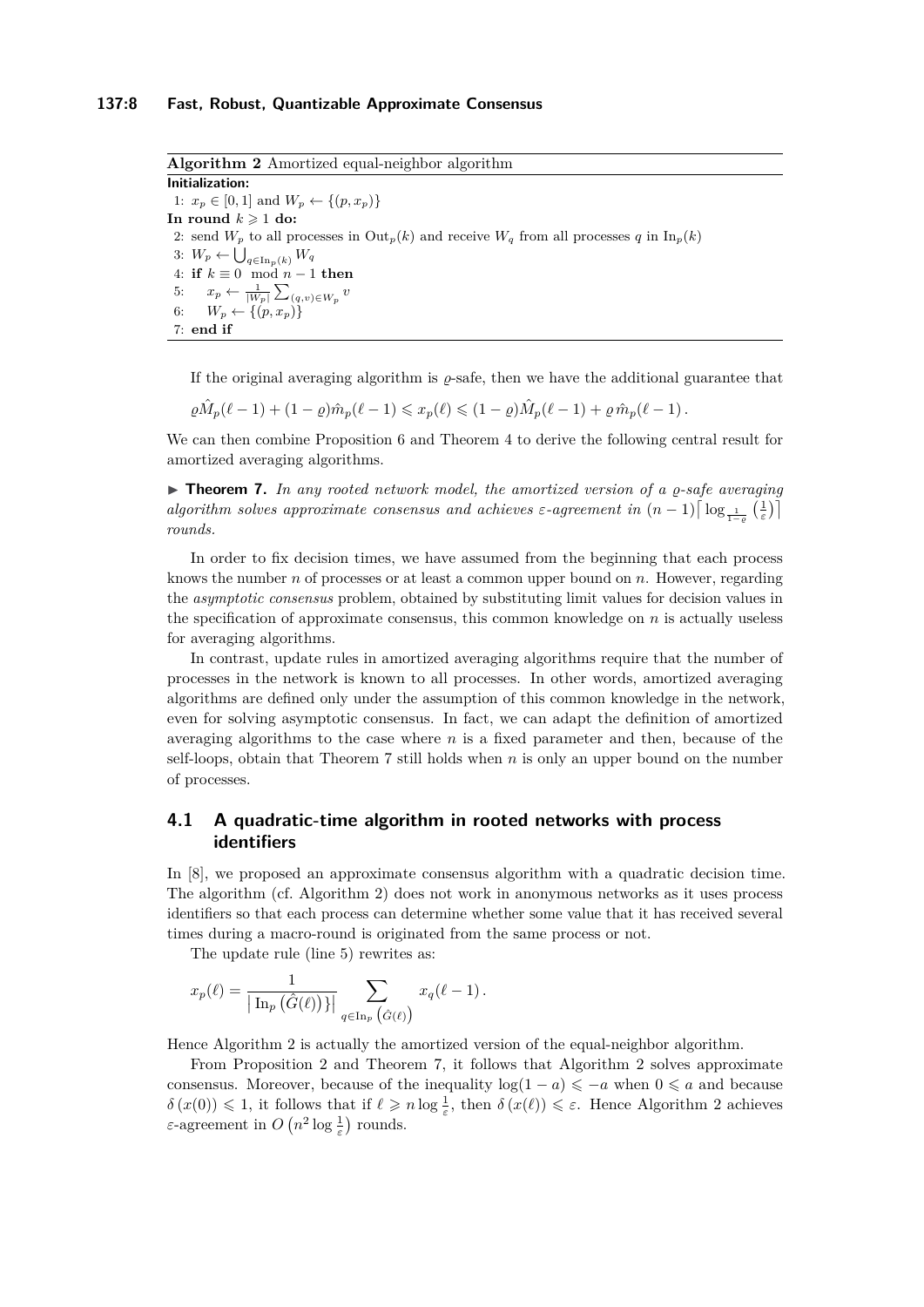## **4.2 A quadratic-time algorithm in anonymous rooted networks**

Interestingly, Algorithm [2](#page-7-1) still works when processes just collect values without taking into account processes from which they originate.

<span id="page-8-1"></span>**Algorithm 3** Amortized mean-value algorithm

**Initialization:** 1:  $x_p \in [0,1]$ 2:  $V_p \subseteq V$ , initially Ø In round  $k \geq 1$  do: 3: send  $V_p$  to all processes in  $\text{Out}_p(k)$  and receive  $V_q$  from all processes *q* in  $\text{In}_p(k)$ 4:  $V_p$  ←  $\bigcup_{q \in \text{In}_p(k)} V_q$ 5: **if**  $k \equiv 0 \mod n - 1$  **then** 6:  $x_p \leftarrow \frac{1}{|V_p|} \sum_{v \in V_p} v$ 7:  $V_p \leftarrow \emptyset$ 8: **end if**

At each macro-round  $\ell$ , the update rule in the resulting algorithm for anonymous networks (cf. Algorithm [3,](#page-8-1) line 6) coincides with the update rule in the mean-value algorithm. In other words, Algorithm [3](#page-8-1) is the amortized version of the mean-value algorithm. Since the latter algorithm is a  $(1/n)$ -safe averaging algorithm (Proposition [2\)](#page-5-0), we may apply Theorem [7](#page-7-0) and obtain the following result.

I **Theorem 8.** *In a rooted network model of n processes, the amortized mean-value algorithm solves approximate consensus and achieves*  $\varepsilon$ -agreement in  $O(n^2 \log \frac{1}{\varepsilon})$  *rounds.* 

# <span id="page-8-0"></span>**4.3 A linear-time algorithm in anonymous rooted networks**

We improve the above quadratic upper bound on decision times with a linear amortized averaging algorithm which differs from our previous algorithm in the update rule: each process adopts the midpoint of the range of values it has received during a macro-round (cf. Algorithm [4\)](#page-8-2).

# <span id="page-8-2"></span>**Algorithm 4** Amortized midpoint algorithm

**Initialization:** 1:  $x_p \in [0, 1]$ 2:  $m_p \in [0, 1]$ , initially  $x_p$ 3:  $M_p \in [0, 1]$ , initially  $x_p$ In round  $k \geq 1$  do: 4: send  $(m_p, M_p)$  to all processes in  $Out_p(k)$  and receive  $(m_q, M_q)$  from all processes q in  $In_p(k)$ 5:  $m_p \leftarrow \min \{ m_q \mid q \in \text{In}_p(k) \}$ 6:  $M_p \leftarrow \max \left\{ M_q \mid q \in \text{In}_p(k) \right\}$ 7: **if**  $k \equiv 0 \mod n - 1$  **then** 8:  $x_p \leftarrow (m_p + M_p)/2$ 9:  $m_p \leftarrow x_p$ 10:  $M_p \leftarrow x_p$ 11: **end if**

Let us now consider the *midpoint algorithm* that is the simple averaging algorithm with the midpoint update rule. In other words, Algorithm [4](#page-8-2) is the amortized version of the midpoint algorithm.

By definition, the midpoint algorithm is (1*/*2)-safe. By Theorem [4,](#page-5-1) it follows that this algorithm is a  $(1/2)$ -contracting approximate consensus algorithm in any nonsplit network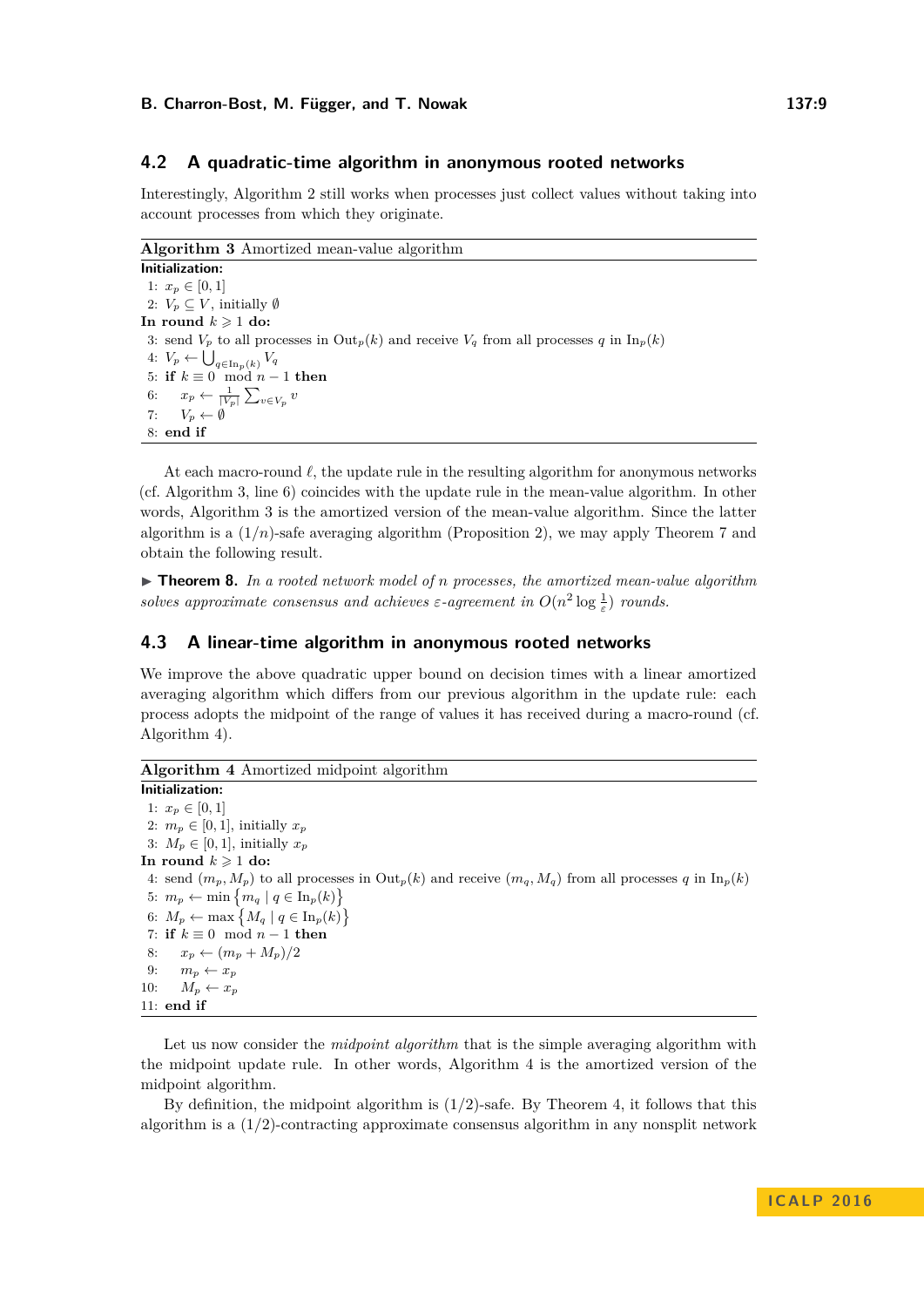## **137:10 Fast, Robust, Quantizable Approximate Consensus**

model, with a constant decision time. This improves the linear time complexity of the equal neighbor averaging algorithm [\[8\]](#page-12-0) for this type of network models and demonstrates that the  $1/2$  lower bound in Theorem [5](#page-5-2) for networks with  $n \geq 3$  processes is tight.

Furthermore Theorem [7](#page-7-0) implies that Algorithm [4](#page-8-2) solves approximate consensus in any rooted network model with a decision time in  $O(n \log \frac{1}{\varepsilon})$  rounds.

▶ **Theorem 9.** In a rooted network model of *n* processes, the amortized midpoint algorithm *solves approximate consensus and achieves*  $\varepsilon$ -agreement in  $(n-1) \lceil \log_2 \frac{1}{\varepsilon} \rceil$  rounds.

Hence the amortized mean-value algorithm and the amortized midpoint algorithm both work in any anonymous network model, under the assumption that the number of processes is known to all processes. However while the first algorithm has quadratic decision times and requires each process to store *n* values per round and to transmit *n* values per message, the amortized midpoint algorithm solves approximate consensus in linear-time and with only a constant number of (namely, two) values per process and per message.

# **5 Robustness of amortized averaging algorithms**

In this section, we discuss the resiliency of our amortized averaging algorithms against a wrong estimate of the number of processes or against a partial failure of the assumption that communication graphs are permanently rooted.

Firstly consider some communication pattern in which only part of communication graphs are rooted: suppose that *N* −1 communication graphs in any macro-round of *n*−1 consecutive rounds are guaranteed to be rooted. Then there are at least *n* − 1 rooted communication graphs in any sequence of  $L = \left[\frac{n-1}{N-1}\right]$  macro-rounds of length  $n-1$ , and every product of *L* communication graphs of macro-rounds is nonsplit.

Secondly suppose that the network model is indeed rooted but processes do not know the exact number *n* of processes and only knows an estimate *N* on *n*. Macro-rounds in the amortized averaging algorithms then consist of *N* − 1 rounds (instead of *n* − 1), and so the cumulative communication graphs in such macro-rounds may be not nonsplit when *N < n*. However the communication graph over any block of  $L = \left\lceil \frac{n-1}{N-1} \right\rceil$  macro-rounds of length  $N-1$  is nonsplit.

In both cases, the above discussion leads to introduce the notion of *K*-*nonsplit* network model defined as any network model  $N$  such that every product of  $K$  communication graphs from  $\mathcal N$  is nonsplit. Theorem [4](#page-5-1) can then be extended as follows:

<span id="page-9-0"></span>**► Theorem 10.** *In a K-nonsplit network model, a*  $\varrho$ *-safe averaging algorithm is*  $(1 - \varrho^K)$ *contracting over each block of K consecutive rounds, i.e., for every non negative integer k, we have*

$$
\delta(x(k+K)) \leq (1 - \varrho^{K}) \delta(x(k)).
$$

As an immediate corollary of Theorem [10,](#page-9-0) we obtain that the amortized version of a *%*-safe averaging algorithm is resilient against a wrong estimate of the number of processes or against a partial failure of the assumption of a rooted network model, and its decision times are multiplied by a factor in  $O(L\varrho^{-L})$ . Note that the theorem measures the number of macro-rounds, and not the number of rounds.

► **Theorem 11.** The amortized version of a *ρ*-safe averaging algorithm solves approximate *consensus even with an erroneous number of processes or with a communication pattern*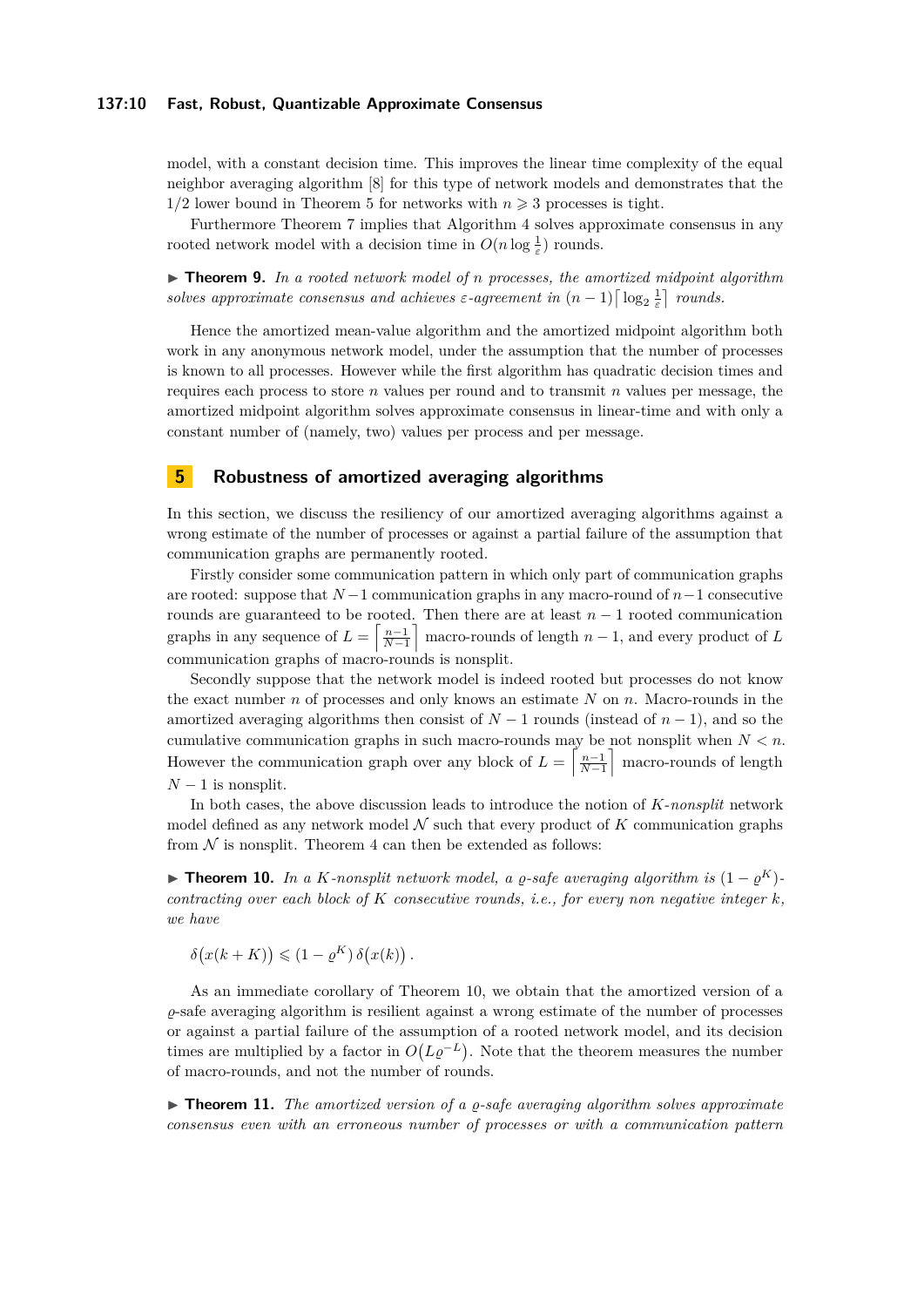*where only part of communication graphs are rooted. Moreover it achieves ε-agreement in*  $O(L\varrho^{-L} \cdot \log\left(\frac{1}{\varepsilon}\right))$  macro-rounds if *N* denotes the estimate on process number or if only *N* − 1 *rounds in each block of n* − 1 *consecutive rounds are guaranteed to have a rooted communication graph and where*  $L = \left\lceil \frac{n-1}{N-1} \right\rceil$ .

# **6 Quantization**

In this section, we take into account the additional constraint that processes can only store and transmit quantized values. This model provides a good approximation for networks with storage constraints or with finite bandwidth channels.

We include this constraint by quantizing each averaging update rule. For that, we fix some positive integer *Q* and choose a rounding function, denoted [ *.* ], which rounds down (or rounds up) to the nearest multiple of  $1/Q$ . Then the quantized update rule for process  $p$  at round *k* writes

<span id="page-10-0"></span>
$$
x_p(k) = \left[\sum_{q \in \text{In}_p(k)} w_{qp}(k) x_q(k-1)\right]
$$
\n(3)

where the  $w_{qp}(k)$  denote the weights in the average of the original algorithm. Besides we assume that all initial values are multiples of 1*/Q*.

## **6.1 Quantization and midpoint**

Nedić et al. [\[22\]](#page-12-8) proved that in any strongly connected network model, every quantized averaging algorithm with the update rule [\(3\)](#page-10-0) solves exact consensus (and so approximate consensus). Because of the impossibility result for exact consensus [\[8\]](#page-12-0), their result does not hold if the strong connectivity assumption is weakened into the one of rooted network models.

For the same reason, if  $\varepsilon < 1/Q$ , then *ε*-consensus cannot be generally achieved in a rooted network model by a quantized averaging algorithm or its amortized version. In this section, we prove that the quantization of the amortized midpoint algorithm indeed achieves 1*/Q*-agreement in any rooted network model.

<span id="page-10-1"></span>► **Theorem 12.** In a rooted network model, quantization of the amortized midpoint algorithm *achieves*  $1/Q$ *-agreement by round*  $(n-1) (\lfloor \log_2(Q-2) \rfloor + 2)$ *. Moreover in every execution, the sequence of values of every process p converges to a limit*  $x_p^*$  *that is a multiple of*  $1/Q$  *in finite time, and for every pair of processes p, q, we have either*  $x_p^* = x_q^*$  *or*  $|x_p^* - x_q^*| = 1/Q$ *.* 

We see that the decision times of the quantized and the non-quantized versions of the amortized midpoint algorithm are in the same order for  $\varepsilon = 1/Q$ . Further, one can show that for  $\varepsilon > 2/Q$ ,  $\varepsilon$ -agreement is achieved earlier, namely in round  $(n-1)\left(\lfloor \log_2 \frac{Q-2}{Q\varepsilon-2} \rfloor + 1\right)$ . When increasing precision, i.e., for  $Q \to \infty$ , this reduces to  $O(n \log \frac{1}{\varepsilon})$ .

# **6.2 Approximate consensus versus 2-set consensus**

We now consider the 2-set consensus problem which is another natural generalization of the consensus problem. Instead of requiring that processes agree to within any positive real-valued tolerance  $\varepsilon$ , processes have to decide on at most 2 different values:

Agreement. There are at most two different decision values.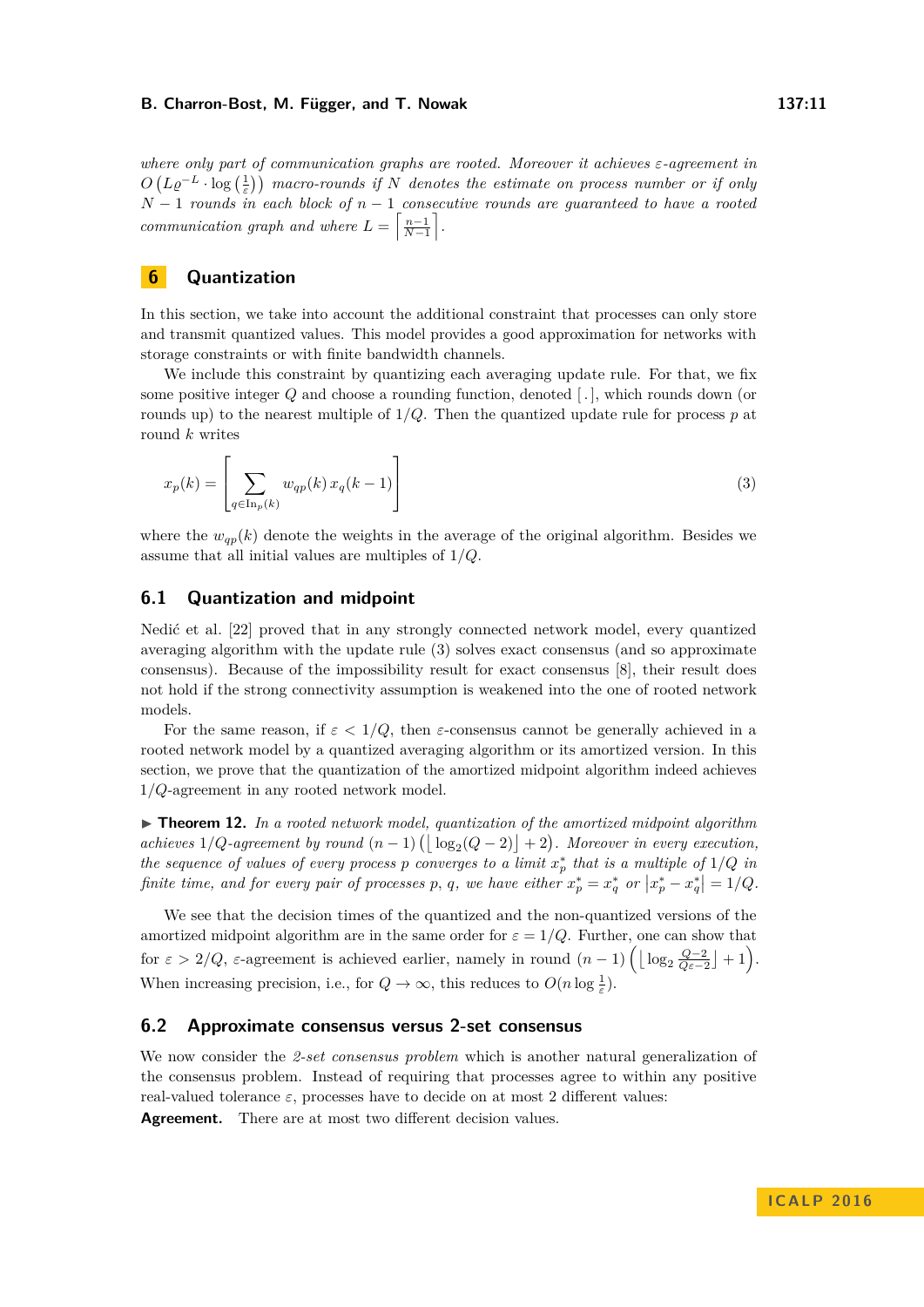## **137:12 Fast, Robust, Quantizable Approximate Consensus**

Formally, each process starts with an input value from the set *V* of multiples of 1*/Q* and has to output a decision value from *V* in such a way that the termination and validity conditions in the consensus specification as well as the above agreement condition are satisfied.

The 2-set consensus problem naturally reduces to approximate consensus: processes round off their 1*/Q*-agreement output values. Unfortunately, the use of averaging procedures to solve approximate consensus leads processes to exchange values out of the set *V* in the resulting 2-set consensus algorithms. The quantized amortized midpoint algorithm allows us to overcome this problem, and Theorem [12](#page-10-1) shows that in any rooted network model, this algorithm achieves 2-set consensus in  $(n-1)$   $\left(\lfloor \log_2(Q-2) \rfloor + 2\right)$  rounds.

The above discussion shows that the 2-set consensus problem is solvable in a dynamic network model if all the communication graphs are rooted. In particular, 2-set consensus is solvable in a asynchronous complete network with a minority of faulty senders since nonsplit rounds can be implemented in this model. Combined with the impossibility result in [\[13\]](#page-12-17) in the case of a strict majority of faulty processes, we obtain an exact characterization of the sender faulty models for which 2-set consensus is solvable in asynchronous systems if the number of processes *n* is odd and a small gap (namely  $n/2$  faulty processes) when *n* is even.

Our positive result can be interestingly compared with the 2 faulty processes boundary [\[3,](#page-11-2) [17,](#page-12-18) [25\]](#page-13-5) between possibility and impossibility of the original (and stronger) 2-set consensus problem [\[10\]](#page-12-19) where decision values ought to be initial values, instead of being in the range of the initial values. That points out the crucial role of the validity condition on the solvability of 2-set consensus.

# **7 Conclusion**

This paper presented a linear-time approximate consensus algorithm in rooted dynamic network models. For that, we introduced the amortization technique to speed up classical averaging algorithms from exponential to polynomial time, while preserving their inherent robustness. Careful study of the properties that make averaging algorithms contracting lead us to identify the midpoint algorithm as having the optimal contraction rate of 1*/*2. Central to our analysis of the amortized midpoint algorithm was the switch from the commonly employed matrix-based to a value-based view. An important property of the amortized midpoint algorithm is that it can be used almost unaltered with quantized values, which allows to decide on at most two neighboring values, thereby a fortiori solving 2-set consensus. Interestingly, it only needs to store and send two values in each round, which makes it space-efficient and viable for implementation.

#### **References**

- <span id="page-11-0"></span>**1** David Angeli and Pierre-Alexandre Bliman. Stability of leaderless discrete-time multi-agent systems. *Mathematics of Control, Signals, and Systems*, 18(4):293–322, 2006.
- <span id="page-11-1"></span>**2** Pierre-Alexandre Bliman, Angelia Nedic, and Asuman E. Ozdaglar. Rate of convergence for consensus with delays. In *Proceedings of the 47th IEEE Conference on Decision and Control, and the European Control Conference (CDC-ECC)*, pages 2226–2231. IEEE, New York City, 2008.
- <span id="page-11-2"></span>**3** Elizabeth Borowsky and Eli Gafni. Generalized FLP impossibility result for *t*-resilient asynchronous computations. In *Proceedings of the 25th ACM Symposium on Theory of Computing (STOC)*, pages 91–100. ACM, New York City, 1993.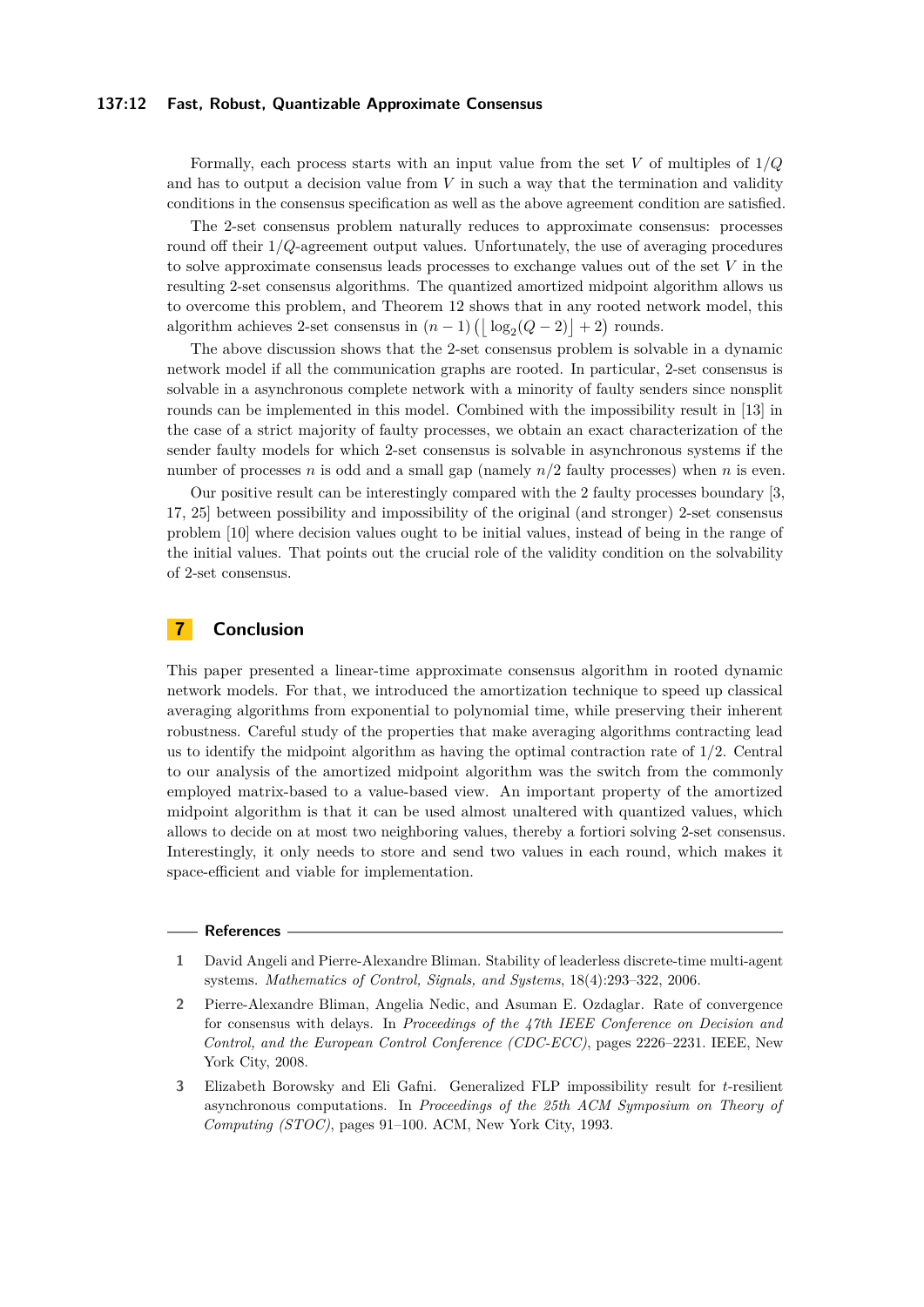- <span id="page-12-14"></span>**4** Ming Cao, A. Stephen Morse, and Brian D. O. Anderson. Reaching a consensus in a dynamically changing environment: a graphical approach. *SIAM Journal on Control and Optimization*, 47(2):575–600, 2008.
- <span id="page-12-7"></span>**5** Ming Cao, A. Stephen Morse, and Brian D. O. Anderson. Reaching a consensus in a dynamically changing environment: convergence rates, measurement delays, and asynchronous events. *SIAM Journal on Control and Optimization*, 47(2):601–623, 2008.
- <span id="page-12-6"></span>**6** Ming Cao, Daniel A. Spielman, and A. Stephen Morse. A lower bound on convergence of a distributed network consensus algorithm. In Hannes Frey, Xu Li, and Stefan Rührup, editors, *Proceedings of the 44th IEEE Conference on Decision and Control, and the European Control Conference (CDC-ECC)*, pages 2356–2361. IEEE, New York City, 2005.
- <span id="page-12-15"></span>**7** Bernadette Charron-Bost. Orientation and connectivity based criteria for asymptotic consensus. arXiv:1303.2043v1 [cs.DC], 2013.
- <span id="page-12-0"></span>**8** Bernadette Charron-Bost, Matthias Függer, and Thomas Nowak. Approximate consensus in highly dynamic networks: The role of averaging algorithms. In *Proceedings of the 42nd International Colloquium on Automata, Languages, and Programming (ICALP)*, pages 528– 539. Springer, Heidelberg, 2015.
- <span id="page-12-13"></span>**9** Bernadette Charron-Bost and André Schiper. The Heard-Of model: computing in distributed systems with benign faults. *Distributed Computing*, 22(1):49–71, 2009.
- <span id="page-12-19"></span>**10** Soma Chaudhuri. More choices allow more faults: Set consensus problems in totally asynchronous systems. *Information and Computation*, 105(1):132–158, 1993.
- <span id="page-12-2"></span>**11** Bernard Chazelle. The convergence of bird flocking. arXiv:0905.4241 [cs.CG], 2009.
- <span id="page-12-1"></span>**12** Bernard Chazelle. The total *s*-energy of a multiagent system. *SIAM Journal on Control and Optimization*, 49(4):1680–1706, 2011.
- <span id="page-12-17"></span>**13** Roberto De Prisco, Dahlia Malkhi, and Michael K. Reiter. On *k*-set consensus problems in asynchronous systems. In *Proceedings of the 18th ACM Symposium on Principles of Distributed Computing (PODC)*, pages 257–265. ACM, New York City, 1999.
- <span id="page-12-16"></span>**14** Roland L. Dobrushin. Central limit theorem for non-stationary Markov chains I. *Theory of Probability & Its Applications*, 1(1):65–80, 1956.
- <span id="page-12-12"></span>**15** Paolo Frasca, Ruggero Carli, Fabio Fagnani, and Sandro Zampieri. Average consensus on networks with quantized communication. *International Journal of Robust and Nonlinear Control*, 19(16):1787–1816, 2009.
- <span id="page-12-4"></span>**16** R. Hegselmann and U. Krause. Opinion dynamics and bounded confidence models, analysis, and simulation. *Journal of artificial societies and social simulation*, 5(3):1–33, 2002.
- <span id="page-12-18"></span>**17** Maurice Herlihy and Nir Shavit. The asynchronous computability theorem for *t*-resilient tasks. In *Proceedings of the 25th ACM Symposium on Theory of Computing (STOC)*, pages 111–120. ACM, New York City, 1993.
- <span id="page-12-11"></span>**18** Akshay Kashyap, Tamer Basar, and R. Srikant. Quantized consensus. *Automatica*, 43(7):1192–1203, 2007.
- <span id="page-12-5"></span>**19** Renato E. Mirollo and Steven H. Strogatz. Synchronization of pulse-coupled biological oscillators. *SIAM Journal on Applied Mathematics*, 50(6):1645–1662, December 1990.
- <span id="page-12-3"></span>**20** Luc Moreau. Stability of multiagent systems with time-dependent communication links. *IEEE Transactions on Automatic Control*, 50(2):169–182, 2005.
- <span id="page-12-9"></span>**21** S. Muthukrishnan, Bhaskar Ghosh, and Martin H. Schultz. First- and second-order diffusive methods for rapid, coarse, distributed load balancing. *Theory of Computing Systems*, 31(4):331–354, 1998.
- <span id="page-12-8"></span>**22** Angelia Nedic, Alexander Olshevsky, Asuman E. Ozdaglar, and John N. Tsitsiklis. On distributed averaging algorithms and quantization effects. *IEEE Transactions on Automatic Control*, 54(11):2506–2517, 2009.
- <span id="page-12-10"></span>**23** Alex Olshevsky. Linear time average consensus on fixed graphs. *IFAC-PapersOnLine*, 48(22):94–99, 2015.